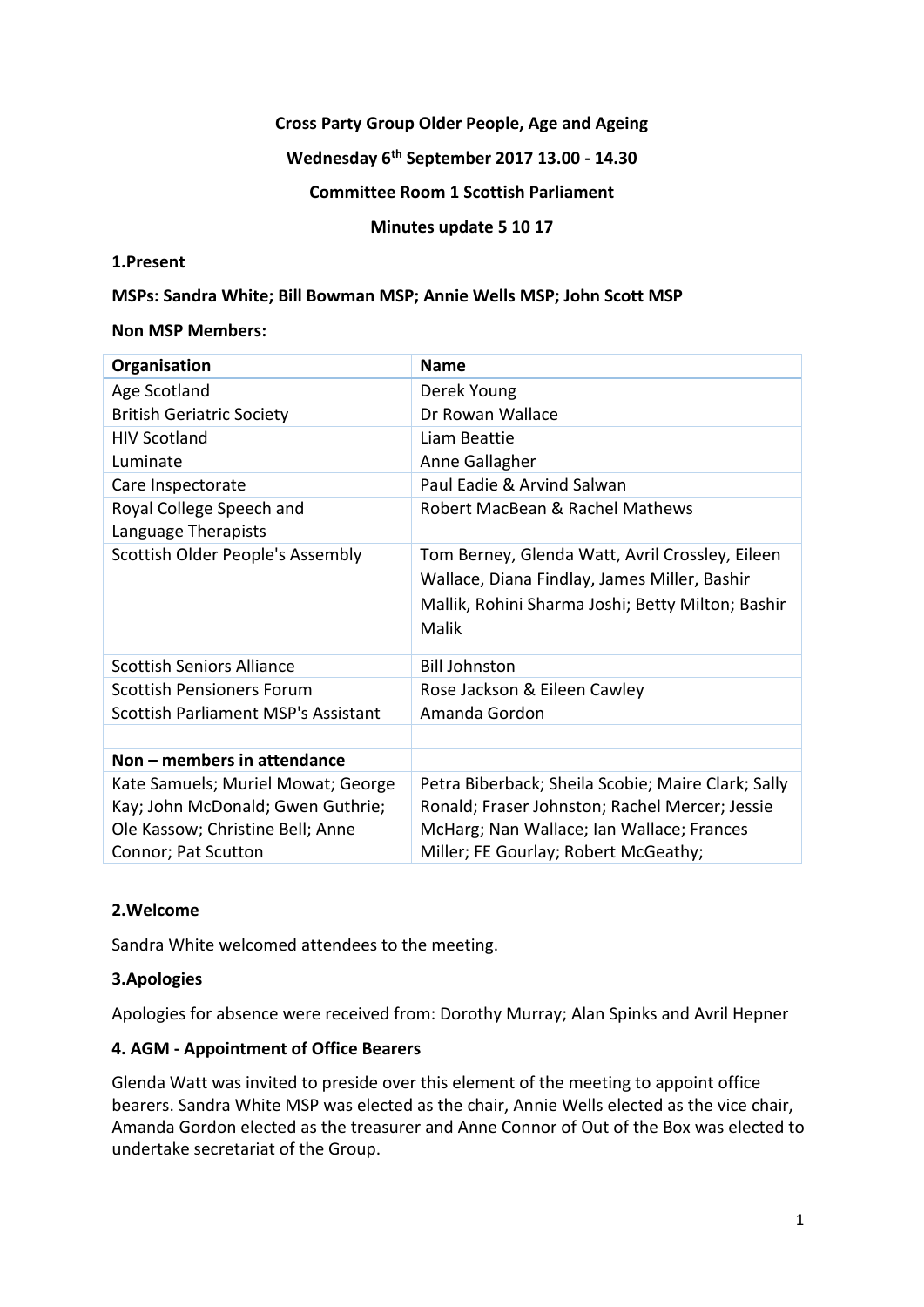Sandra White MSP provided a vote of thanks to the Glenda Watt and Avril Crossley of the Scottish Older People's Assembly for their excellent secretariat of the group.

# **5. Minutes**

Minutes of the CPG on Older People, Age and Ageing meeting held on the 26<sup>th</sup> April 2017 meeting were accepted as accurate following correction of a typing error on page 8 relating to a statement by the Lenzie Co Housing Group. Sandra White MSP noted that a response was received from her letter to the Scottish Government on Intergrated Joint Boards, and as a result, it was agreed that an invitation would be extended to the Scottish Government for a speaker on this subject for the next meeting. Sandra White MSP also noted that a consultation on concessionary fares would be held until the end of November 2017.

# **6.Request for Membership of Cross Party Group**

The Mental Health Foundation, Out of the Box and Befriending Network requested membership of the CPG and this was approved.

# **7.Presentations**

The group heard short presentations from invited guests which was followed by a question and answer session.

# **Competition and Markets Authority Care Homes Market Study**

Sheila Scobie of the Competition and Markets Authority (CMA) thanked the group for inviting her to speak first on the market study into care homes for older people in the UK, to review how well the market works and if people are treated fairly. Sheila explained that the market study is for one year and that a full report will be published by 1 December 2017. She said CMA want to understand how market conditions differ between areas of the UK, including between England, Scotland, Wales and Northern Ireland with funding arrangements and the care needs of residents. The scope of the market study does not include quality of care standards, domiciliary care, respite care or sheltered housing.

Sheila highlighted emerging findings at a UK wide level in the following six areas:

**1. Choosing care homes -** Prospective care home residents/their families need to be able to exercise informed choice. Our consumer research shows many people struggle to make decisions on care.

**2. Complaints and redress -** It is difficult to move between care homes so it is important that residents are protected by effective complaints and redress systems. Residents find it very challenging to make complaints: there is fear of retaliation, reluctance to complain against carers, and few 'consumer' type complaints.

**3.Consumer protection -** CMA have found several consumer protection issues. For self funded residents, there are concerns about several practices including a lack of indicative fee information on websites, the charging of large upfront fees and deposits, and requirements to pay fees for an extended period after a resident's death. We have also opened a consumer protection case into a number of care home providers, due to concerns that some of their contract terms and/or practices in relation to large upfront fees and the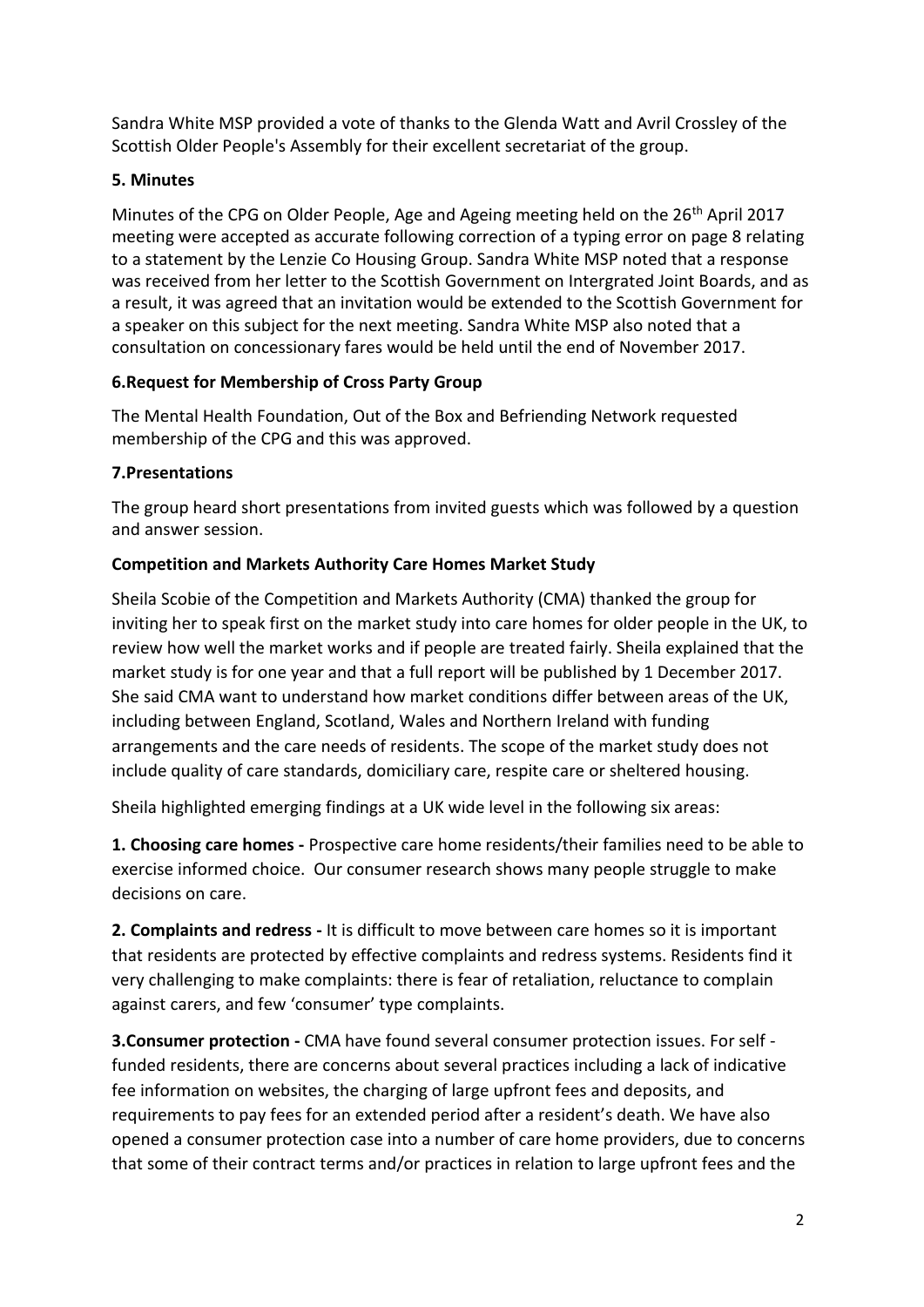fees charged after a resident's death may breach consumer law. The case could lead to the providers changing their terms and conditions and/or practices

.**4. State procurement -** Generally, there is effective competition between care homes for local authority placements. Some providers have told us of instances where they have found public procurement complex, inflexible and insufficiently person centred. But we have found a great variety of practice and some sophisticated practice. Differential pricing is common; self-funders tend to pay higher charges compared to state funded residents.

**5.Investment in future capacity -** Demand for care home services are expected to increase. Current short -term funding pressures on local authorities means they cannot offer fee rates which provide an attractive rate of return to support modernisation and investment in new capacity, nor do local authorities have other tools to ensure appropriate local long - run development of provision, particularly aimed at state-funded residents.

**6.Funding challenges -**There are concerns about the sustainability of the care homes sector due to fee rates, increasing staff costs and recruitment challenges. Our initial findings suggest levels of profitability overall are low, and lower for homes focused on state funded residents.

Sheila concluded by stating that the CMA is now developing its remedy proposals in consultation with stakeholders, which will take the form of recommendations to regulators, governments, local government and industry. They may include measures to: address capacity issues long term e.g. measures on rates paid for care to sustain the industry and facilitate investment, measures to promote targeted investment, better information and planning and transparency; protect consumers e.g. enforcement cases, guidance on consumer law , improved online information, support for a Consumer Code of practice, and enhancement of complaints systems such as access to advocates; enhance the ability of care users to make better decisions e.g. to make supported decisions through care navigators, better information availability, and prompts to engagement and planning ahead of care needs arising. Following publication of CMA's final report by 1 December, they will work with relevant stakeholders on acceptance and implementation of the recommendations.

For further information, see:<https://www.gov.uk/cma-cases/care-homes-market-study>

Point of contact: Sheila Scobie, CMA representative in Scotland

In the discussion that followed, these points were raised:

Dr Rowan Wallace, British Geriatric Society commented on the reasons for and source of care home entrants and whether they are from the NHS or elsewhere. He stated that places are minimal.

John Scott MSP reflected on his experience of a relative who required a care home place and the lack of knowledge and pre-planning undertaken. He urged others to think ahead and learn from the experience of others.

Tom Berney SOPA pointed out that care homes have difficulty recruiting staff and wages are low and that SOPA had urged the government to act upon these concerns.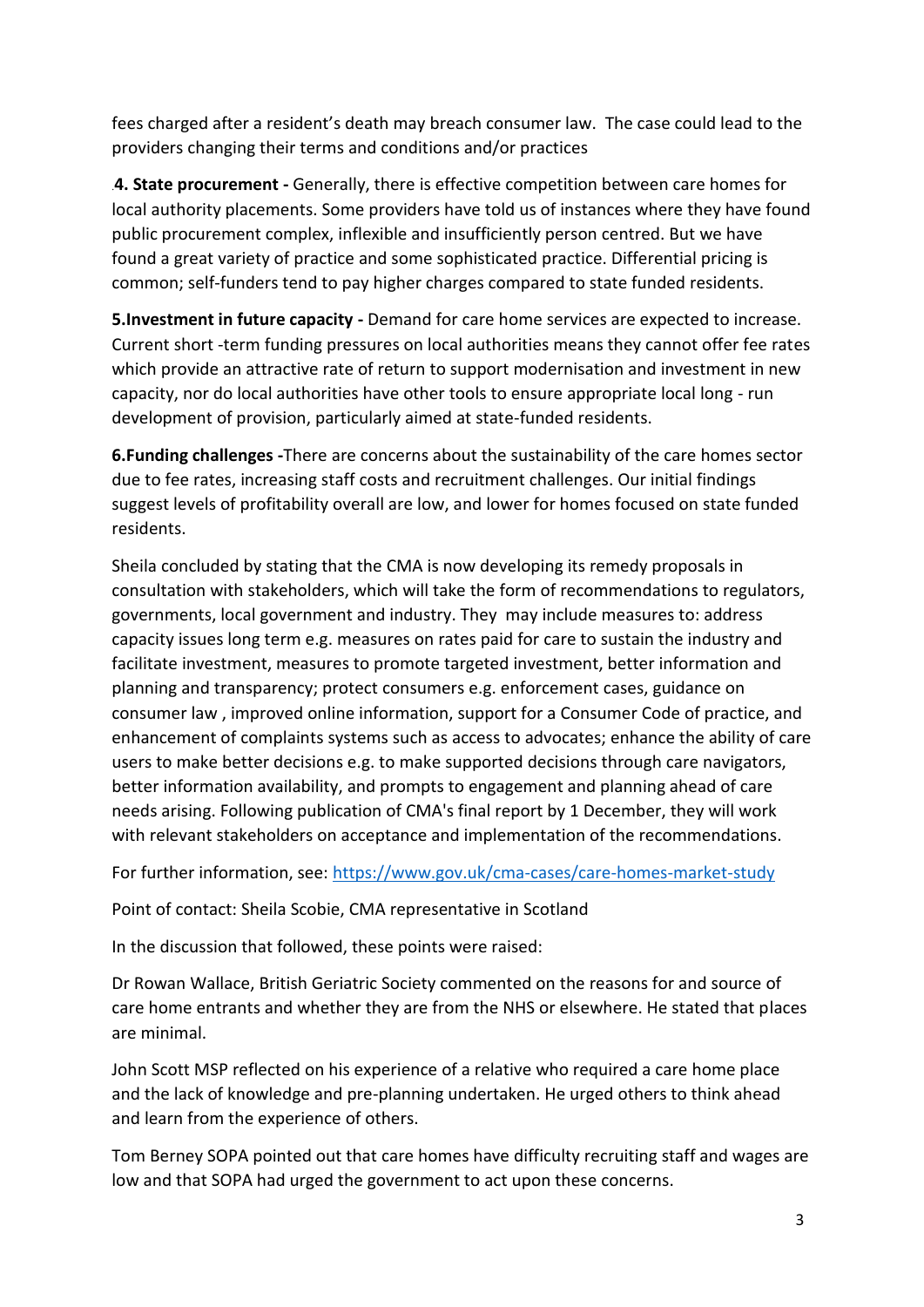Derek Young Age Scotland promoted their helpline and said that older people called to speak of their difficulties in making a decision about care home entry and about payments. He also noted there was no security of tenure for the residents.

Eileen Wallace SOPA said that care home self –funders were more likely to complain than those funded by the state.

Kate Samuels Generations Working Together promoted the need for an intergenerational approach to care arrangements.

Diana Findlay SOPA noted the need for qualified nurses in care homes.

Rose Jackson Scottish Pensioners Forum noted the registration and inspection arrangements for care homes.

Bill Johnston commented on the difference between the commercial and state sector providing care and how their baseline line values may or may not facilitate quality of care.

# **Cycling without Age**

Ole Kassow, Fraser Johnstone and Christine Bell spoke of their experiences of launching Cycling without Age in Copenhagen, 33 countries around the world and Falkirk, respectively. Ole, who designed the battery powered bicycle, explained that the principles were to combat loneliness and isolation and begin when a volunteer (pilot) takes one or two older or less able people out on a trishaw bicycle. Experience of doing this has shown that the slowness of the bike ride enables the participants to absorb the environment, exchange stories, build relationships and enjoy a sense of fun and with 'wind in the hair'. There are 450 chapters around the world offering Cycling Without Age from over 1,500 trishaws. Many of the older people are from nursing or care establishments who have had the chance to get out of doors and explore the world around them.

Fraser described the experience of establishing Cycling without Age in Falkirk and how overwhelmed he and his colleagues have been with the response from across the district and beyond, after the showing of a BBC film and raising £45k from Crowdfunding.

## Contac[t Fraser.CyclingWithoutAgeSCO@gmail.com](mailto:Fraser.CyclingWithoutAgeSCO@gmail.com)

In the discussion that followed, these points were raised;

George Kay Generations Working Together commented on the sturdiness of the bicycle and movement over topography and in all weather.

Jimmy Miller SOPA asked about the cost of the bicycle and its repairs and whether or not close liaison is required with Demark. The trishaw is between £5.5 and £6.5k.

Tom Berney SOPA commented on how the network would develop in Scotland and whether it requires public liability insurance.

John McDonald North Ayrshire Council noted the importance of reaching out to people who are most isolated.